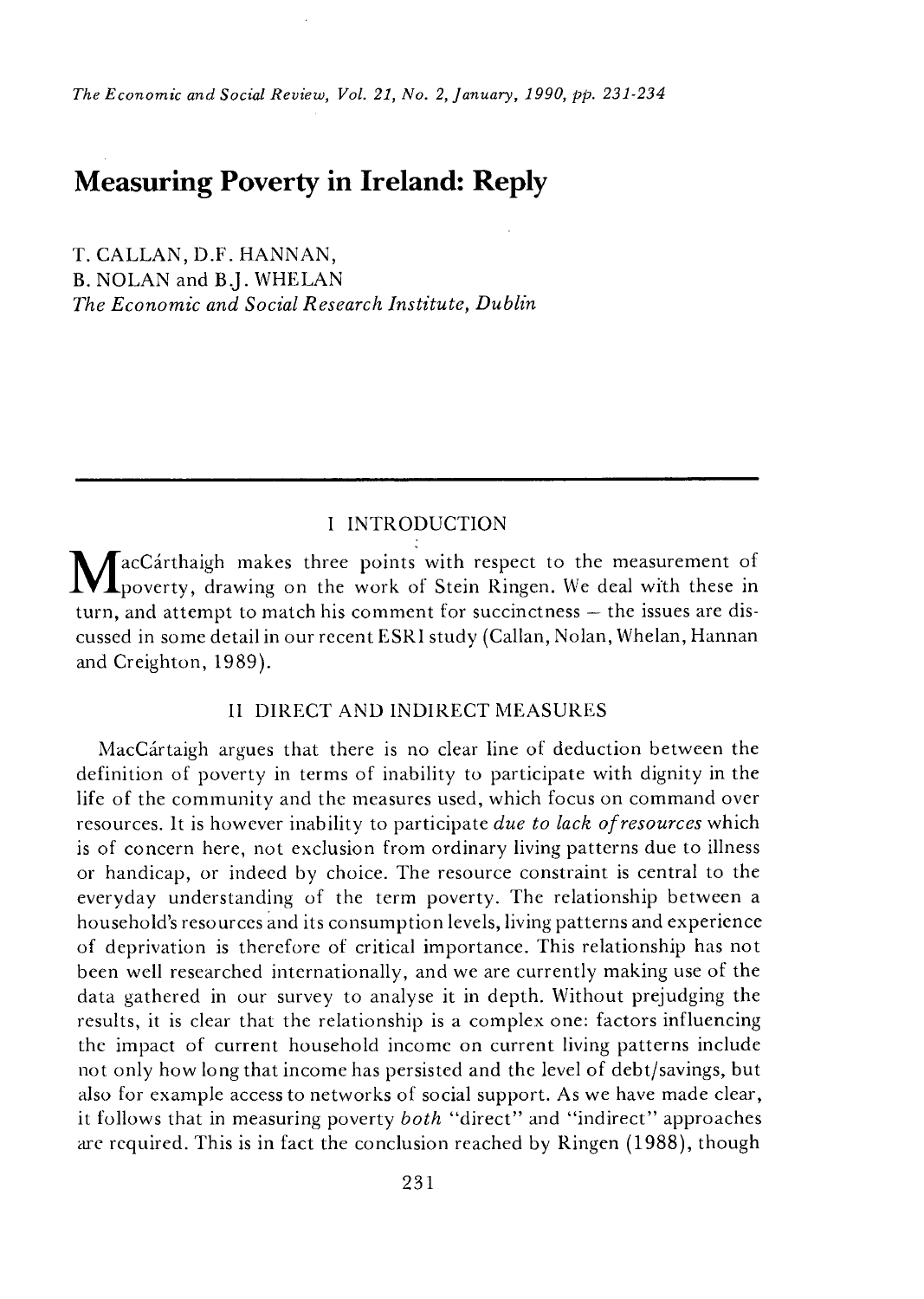his suggestions for how such an approach might be implemented are not particularly convincing (cf Donnison, 1988, whose proposed "research agenda" has much in common with our own).

### III INCOME AND POVERTY

The second, related point is that income is in itself insufficient as an indicator of poverty. It will be clear from the above, as it is from our publications, that we agree — though the list of factors complicating the relationship between income and poverty is a good deal longer than those mentioned by MacCartaigh. "The same income does not buy everyone the same consumption" not only because of home production or "connections", but also because current income is not a complete measure of resources available (savings and other assets/access to borrowing), and because of differences across households in access to free or subsidised services provided by the state or by employers (which by no means exclusively benefit low-income groups, it should be noted). Once again, looking at current disposable income is not enough but it is, we would strongly argue, an indispensable benchmark in measuring poverty, as evidenced by its widespread use in international studies on the subject.

## IV POVERTY AND INEQUALITY

MacCártaigh finally argues, with Barrett, that relative income thresholds are measures of inequality rather than poverty! Here we must part company entirely. He points out that such thresholds can give perverse results, and indeed they can if applied in a mechanistic fashion, withou: reference to underlying developments in the economy under examination. Examples such as a quadrupling or halving of everyone's after-tax incomes are simply not relevant to the real-world context in which such measures are applied. The real crux of the matter is in the fact that an across-the-board (proportionate) rise in income does not show up as a decrease in "poverty".

Some of those who reject purely relative, thresholds argue that poverty should be measured against an "absolute" standard. There are enormous difficulties in deriving any standard which could be taken to represent "absolute" needs, as discussed in detail in Callan, Nolan *et al.* (1989, Ch. 2). What often appears to be meant though is simply a poverty line which is held constant in real terms rather than rising as incomes rise. The implications of applying such a line are worth highlighting: given growth in real incomes over time, poverty must disappear, with the date at which this takes place determined by the base year chosen for comparison. Poverty as measured in 1900 will have disappeared by 1930, say, and using a 1960 line there may well be no poverty

*r*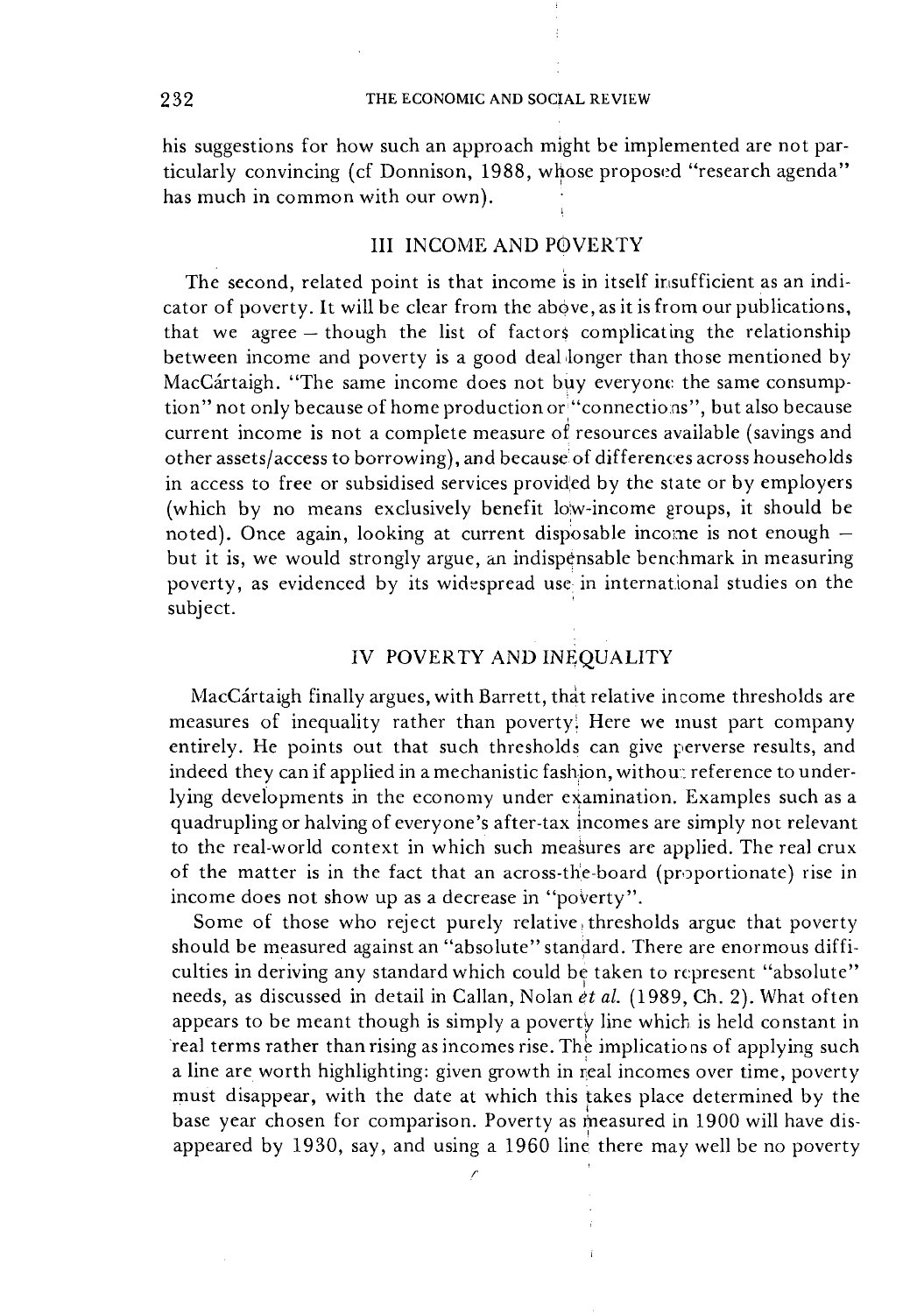now. What this misses is that the *meaning* of poverty changes over time: poverty in 1990 is simply not the same as poverty in 1960, but it does violence to the common understanding of the concept to therefore conclude that there is no poverty in 1990.

Many  $-$  perhaps most  $-$  of those who are unhappy with the explicit relativity of relative income thresholds do not advocate an "absolute" measure of poverty: they appear to accept that poverty has to be seen in the context of the standard of living of the society in question at a particular point in time. *However measured,* such a notion of poverty inevitably attributes a central role to the "distance" between those towards the bottom of the income distribution and the rest of society. Purely relative thresholds serve to make this obvious and explicit, but it *isnot* peculiar to them: *any* measure of poverty based on a concept which is relative in nature will exhibit similar general properties.

In measuring inequality, one's frame of reference is quite different to that employed in analysing poverty, as Vaughan (1987) emphasises: the former measures the difference between the actual distribution and a perfectly equal one, whereas the latter compares the actual society with one in which everyone has access to "ordinary" living standards. The two are obviously not unrelated, but poverty can clearly go up or remain unchanged while inequality goes down, and vice versa.

## V CONCLUSIONS

While current income is not in itself sufficient as an indication of poverty status, it is the indispensable starting-point. A key element in our programme of research is to explore the relationships between income and wider access to resources, subjective responses and attitudes, and experience of deprivation, all of which have to be taken into account to obtain a rounded picture of what poverty means.<sup>1</sup> Relative income thresholds, one of the measurement methods we have applied, are a crude but essential element in measuring poverty. They do not simply measure inequality, nor does their use imply that we believe that "growth doesn't matter " (see Callan, Nolan *et al.,* 1989, Ch. 12). Much of the resistance to them appears to reflect a failure to recognise the implicit relativity in most other methods of measuring poverty.

**<sup>1.</sup> This research agenda is described in detail in the concluding chapter of Callan, Nolan** *et al.*